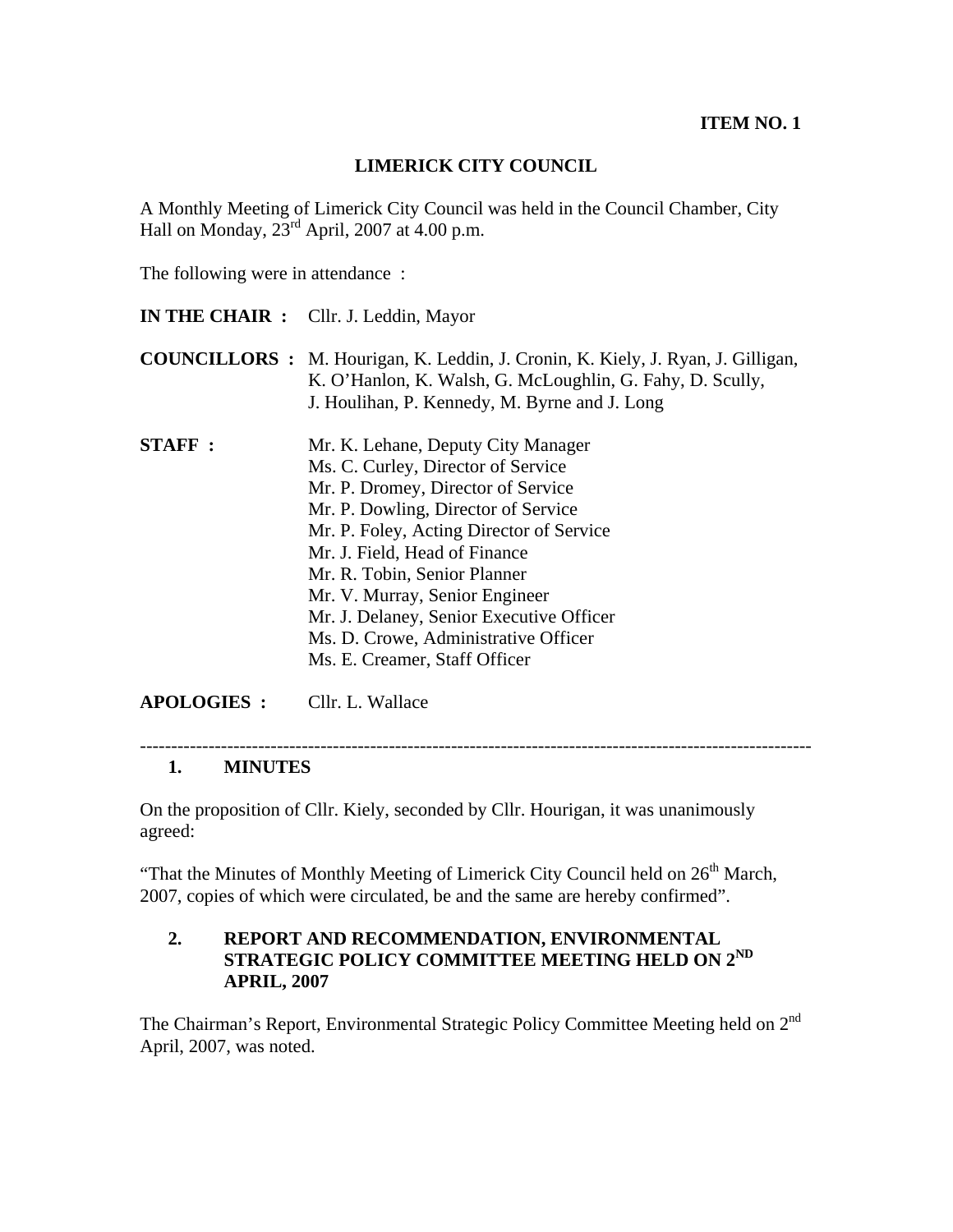Submitted the following Recommendation from the Environmental Strategic Policy Committee Meeting held on  $2<sup>nd</sup>$  April, 2007 which was adopted unanimously on the proposition of Cllr. Kiely, seconded by Cllr. Hourigan :

"To approve the Environment Improvement Initiative Grants Scheme 2007".

Cllr. Cronin asked that litter bins be installed from Peppers Corner to Thomondgate as presently there are no litter bins along this route.

In reply to Cllrs. Ryan and O'Hanlon, the Director of Service (Environment) stated that consideration is presently being given to the removal of the cigarette bins in the City Centre.

Cllr. Fahy referred to the former St. Kieran's School site which is being used as an illegal dumping ground and asked that this site be developed into a community facility as soon as possible.

Cllr. Houlihan expressed concern at illegal dumping taking place in boarded up houses and was advised by the Director of Service (Environment) that these houses will be cleared out.

The Director of Service shared members concerns regarding bonfires.

### **3. REPORT AND RECOMMENDATIONS, CULTURAL AND SPORTING STRATEGIC POLICY COMMITTEE MEETING HELD ON 10TH APRIL 2007**

The Chairman's Report, Cultural and Sporting Strategic Policy Committee Meeting held on  $10^{th}$  April, 2007 was noted.

Submitted the following Recommendations from the Cultural and Sporting Strategic Policy Committee Meeting held on  $10^{th}$  April, 2007 :

(a) "To request the Mayor to call a Protocol Meeting to honour four local sport teams".

This matter was dealt with at the Protocol Committee Meeting held at 3.00 p.m. on  $23^{\text{rd}}$ April, 2007.

(b) "That Limerick join the Walled Towns Friendship Circle as an individual town at a cost of €480 per annum".

It was proposed by Cllr. Ryan, seconded by Cllr. Houlihan and unanimously agreed to approve this recommendation.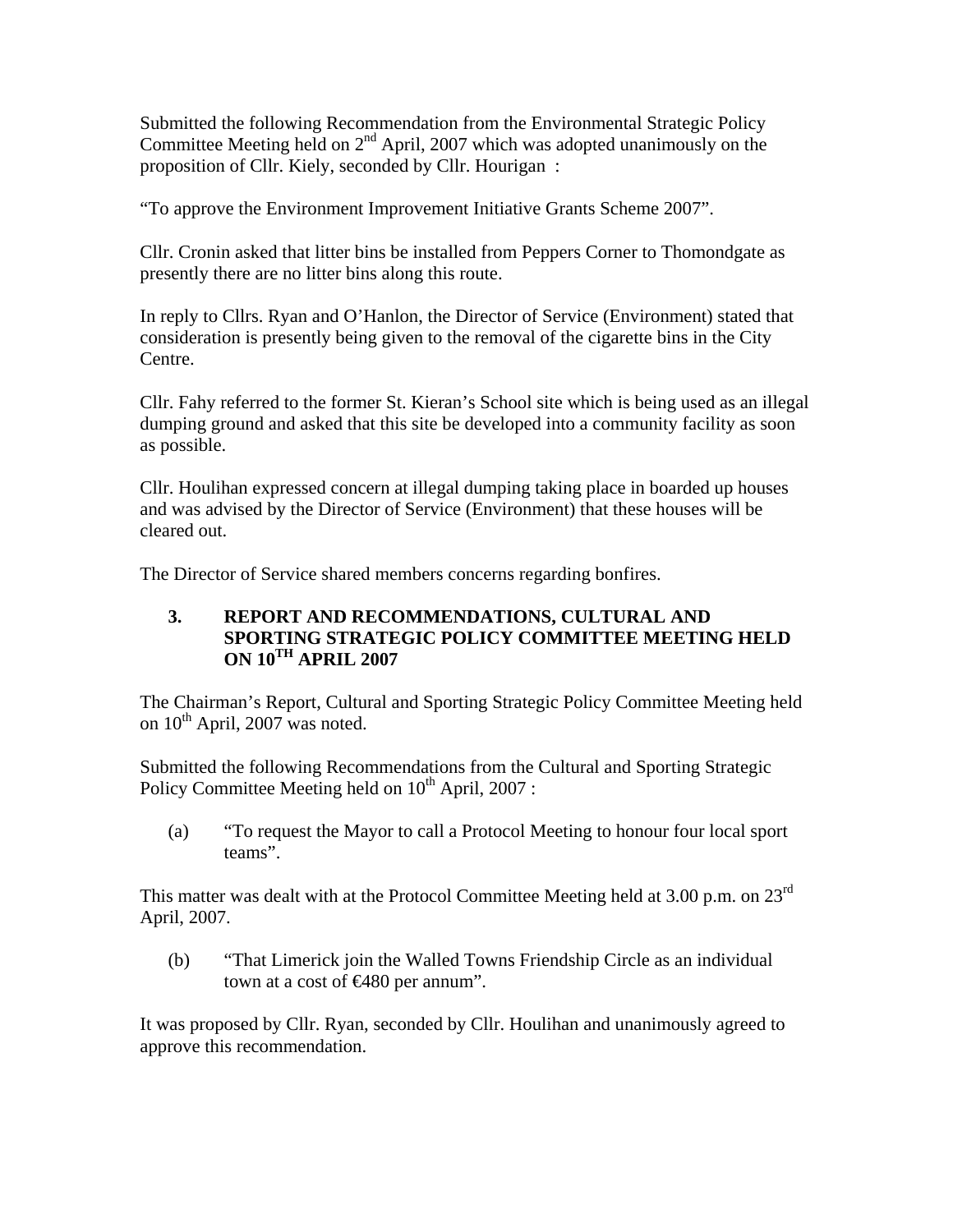In reply to Cllr. Gilligan, the Director of Service stated that every effort is being made to proceed as quickly as possible with the erection of the Richard Harris sculpture. He agreed to check the progress on the nameplate for Seamus O'Cinneide. He stated that he intends to bring a report before City Council in relation to the relocation of the city museum and the city library.

The Director informed members that it is hoped to go to tender again in the next ten days in relation to the skateboard park. He added that the design and concrete structure for the skateboard park was requested by the skateboarders hence, mobile units could not be used. He added that the Docker's Monument will be completed as part of the skateboard park.

Cllr. K. Leddin asked that a presentation on the EVA Exhibition be organised for all the members of City Council.

Cllr. Fahy expressed concern at St. Enda's Sports Complex which is in financial crisis and which needs extensive remedial works.

It was agreed that a Delegation consisting of the Mayor, the Chairman of St. Enda's Sports Complex and the Ward Members meet with the Minister for Education and Science regarding St. Enda's Sports Complex.

In reply to Cllr. Cronin, the Director of Service stated that a discussion document on the LPYMA Grounds will be submitted to City Council before the end of the year.

The Head of Finance informed Cllr. Houlihan that Toppins Field was to be developed by Respond, however, this is not going ahead now and the site is being looked at again with a view to another development.

### **4. CORRESPONDENCE**

Submitted list of tenders opened in respect of the following :

Construction of a skateboard park at Steamboat Quay, Limerick. Contract 3.7 – Westbury Pumping Station Architectural Services for Fire Station Removal of chewing gum soiling from selected city centre footways

### **5. FINANCIAL STATEMENT**

Submitted Financial Statement for the month of March, 2007, which was adopted unanimously on the proposition of Cllr. Kiely, seconded by Cllr. Cronin.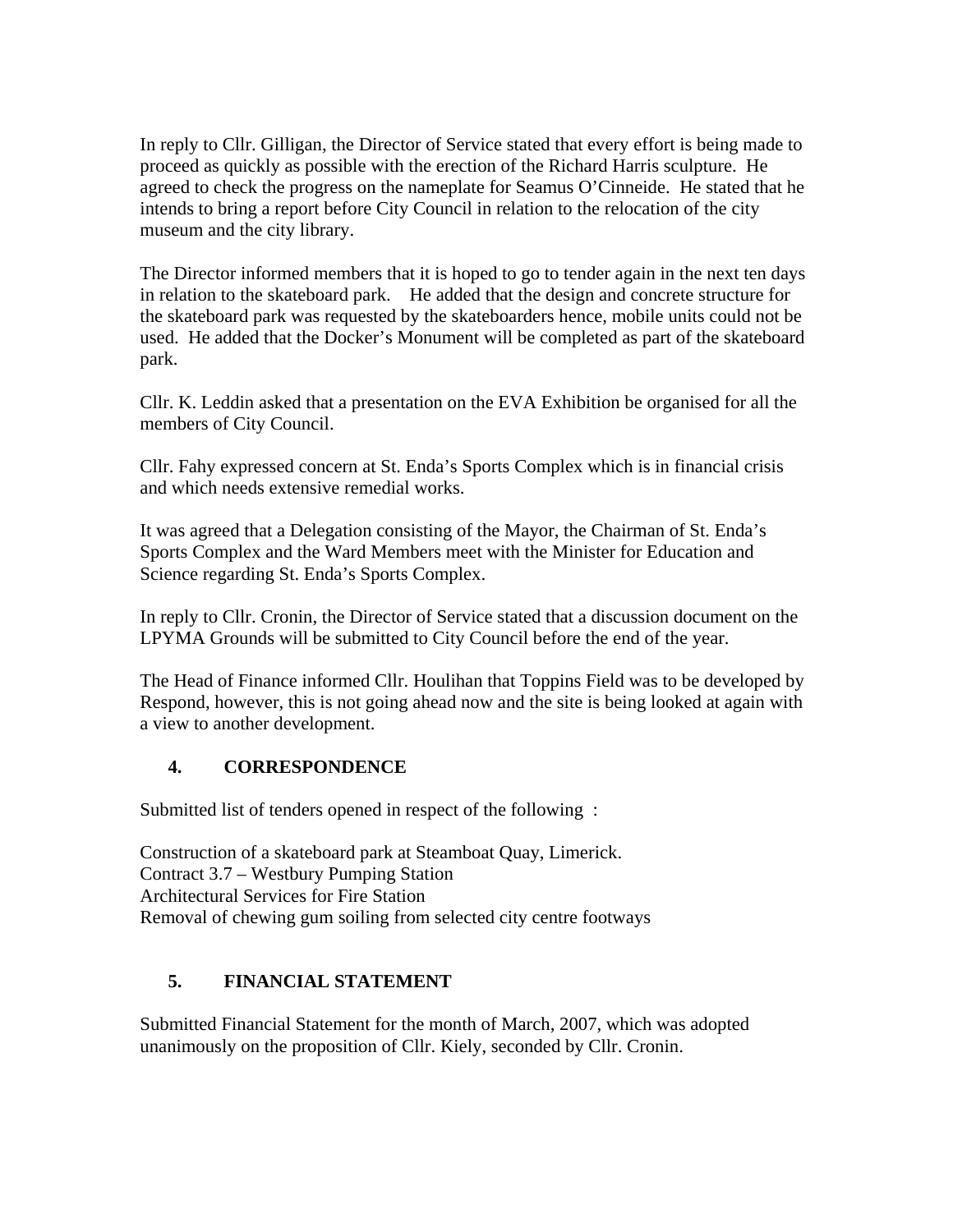In reply to Cllr. Scully, the Head of Finance stated that almost all of the  $\bigoplus$ 3m spent on water and sewage will be recouped. The main drainage contracts are presently nearing completion and expressed assurance that the matter is progressing satisfactorily. He added that interest is not an allowable cost for recoupment.

In reply to Cllr. McLoughlin, the Director of Services (Transportation and Infrastructure) stated that all contractors are bound by their contract to repair any damage which may have occurred during work. Cllr. McLoughlin to inform him if there is any particular contract which he is concerned about and he will check the matter out.

Cllr. Ryan asked for a meeting to be organised with the Ward Members and the Director of Service (Housing) in relation to lands in Thomondgate and a proposed crèche.

## **6. DISPOSAL OF PROPERTY**

Submitted the following Disposal of Property in accordance with Notices already circulated under Section 183 of the Local Government Act, 2001, which were adopted unanimously on the proposition of Cllr. Kiely, seconded by Cllr. Scully :

- (a) Disposal of premises consisting of a dwelling house situate at 16, Annadale, Bengal Terrace in the City of Limerick and outlined hatched black on Drawing No. 0509-01 to George and Helen O'Neill.
- (b) Disposal of premises consisting of a dwelling house situate at 3, Annadale, Bengal Terrace in the City of Limerick and outlined hatched black on Drawing No. 0509-01 to Gillian Goodwin.
- (c) Disposal of premises consisting of a dwelling house situate at 2, Annadale, Bengal Terrace in the City of Limerick and outlined hatched black on Drawing No. 0509-01 to Dermot Laffan and Mary Hogan.
- (d) Disposal of premises consisting of a dwelling house situate at 11, Annadale, Bengal Terrace in the City of Limerick and outlined hatched black on Drawing No. 0509-01 to Daniel Moore.
- (e) Disposal of premises consisting of a dwelling house situate at 13, Annadale, Bengal Terrace in the City of Limerick and outlined hatched black on Drawing No. 0509-01 to Thomas O'Connor.
- (f) Disposal of premises consisting of a dwelling house situate at 1, Annadale, Bengal Terrace in the City of Limerick and outlined hatched black on Drawing No. 0509-01 to Jackie Walsh.
- (g) Disposal of premises consisting of a dwelling house situate at 12, Annadale, Bengal Terrace in the City of Limerick and outlined hatched black on Drawing No. 0509-01 to Geraldine Prendergast.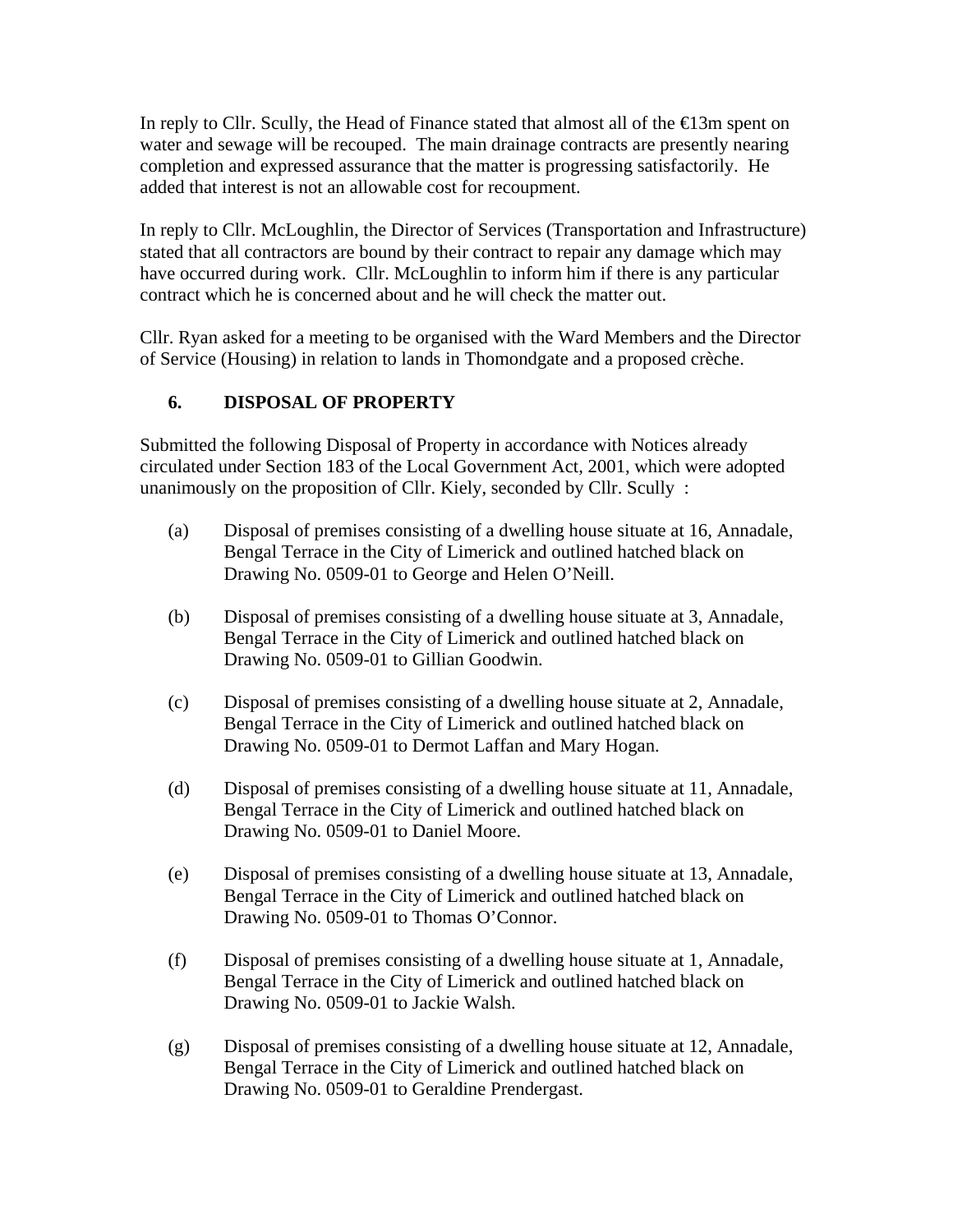- (h) Disposal of premises consisting of a dwelling house situate at 17, Annadale, Bengal Terrace in the City of Limerick and outlined hatched black on Drawing No. 0509-01 to Mary Moloney and Gearoid O'Neill.
- (i) Disposal of premises consisting of a dwelling house situate at 15, Annadale, Bengal Terrace in the City of Limerick and outlined hatched black on Drawing No. 0509-01 to Shirley Long and Stephen Ryan.
- (j) Disposal of premises consisting of a dwelling house situate at 14, Annadale, Bengal Terrace in the City of Limerick and outlined hatched black on Drawing No. 0509-01 to Rosemary Devine.

### **7. PARTICIPATION BY MEMBERS AT CONFERENCES**

It was proposed by Cllr. Kiely, seconded by Cllr. O'Hanlon and unanimously agreed to approve participation by members at the following conferences :

Building the platform for Peace and Prosperity "The Role of Local and Regional Government in North-South Economic Co-Operation" To be held in Mount Errigal Hotel, Letterkenny, Co. Donegal  $27<sup>th</sup>$  April, 2007 Estimated Travel and Subsistence per member : €688.53 Conference Fee : €190.00

National Conference for the Community and Voluntary Sector "Changing Times/Challenging Times" To be held in Croke Park Conference Centre, Dublin 3.  $2<sup>nd</sup>$  May, 2007 Estimated Travel and Subsistence per member : €465.14 Conference Fee : €140.00

Limerick City : Heritage and Regeneration Conference To be held in City Hall, Limerick  $10^{th}$  May, 2007 Estimated Travel and Subsistence per member : Nil Conference Fee : €65.00

Irish Walled Towns Network (IWTN) National Conference To be held in Mall House, Youghal, Co. Cork  $17^{th} - 18^{th}$  May, 2007 Estimated Travel and Subsistence per member :  $\epsilon$  519.87 Conference Fee : Nil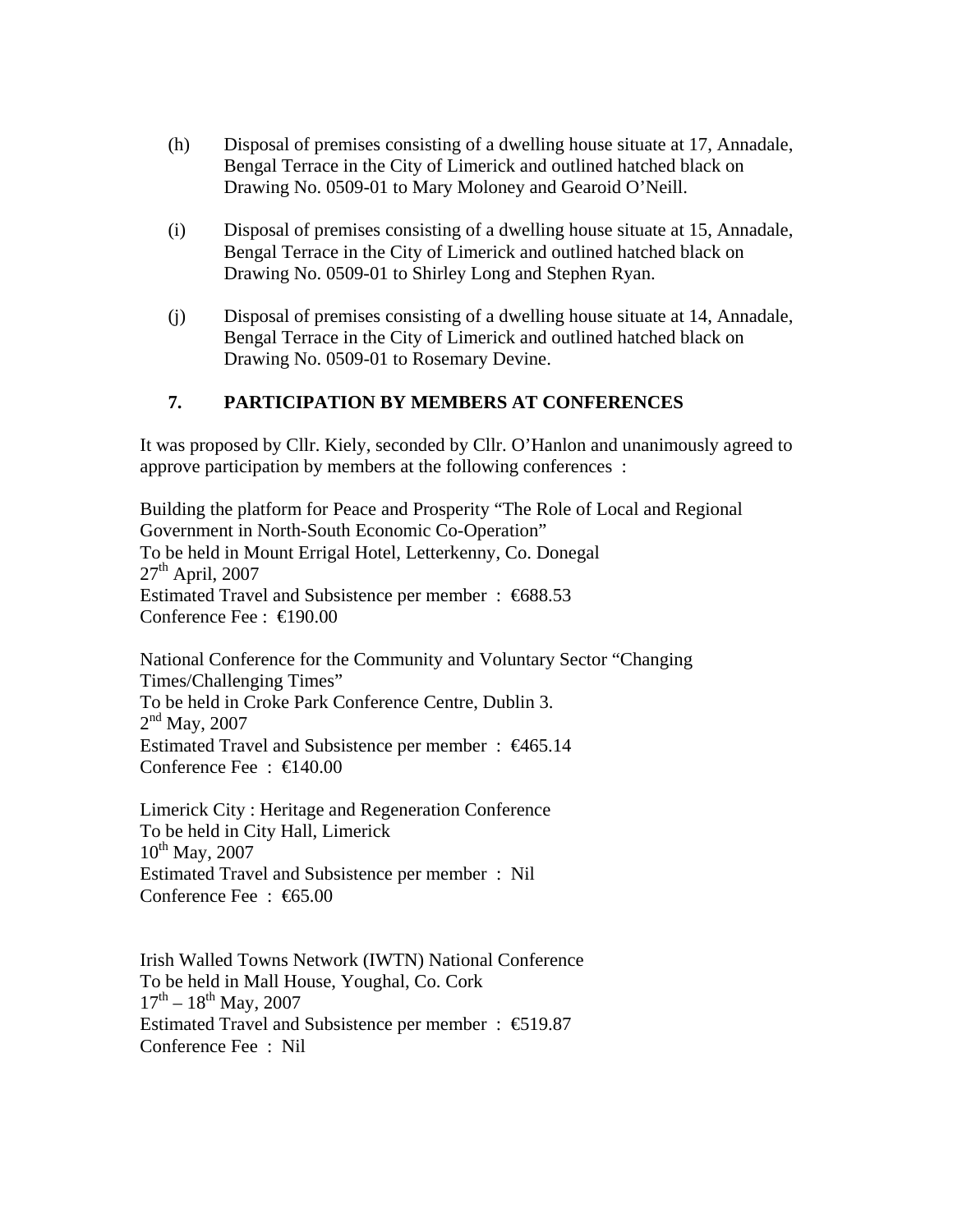### **8. NOMINATE A MEMBER OF LIMERICK CITY COUNCIL TO THE SPORTS PARTNERSHIP BOARD (THIS VACANCY IS DUE TO RESIGNATION OF CLLR. JIM LONG)**

It was proposed by Cllr. Kiely and seconded by Cllr. Cronin to nominate Cllr. Kathleen Leddin to the Sports Partnership Board.

It was proposed by Cllr. McLoughlin and seconded by Cllr. Ryan to nominate His Worship the Mayor, Cllr. J. Leddin to the Sports Partnership Board.

Cllr. Kathleen Leddin withdrew her name.

It was therefore unanimously agreed to nominate His Worship the Mayor, Cllr. J. Leddin to the Sports Partnership Board.

# **9. PLANNING PROPOSALS AND DECISIONS**

The Meeting noted the list of planning proposals under consideration at  $13<sup>th</sup>$  April, 2007 and Decisions taken from  $19<sup>th</sup>$  March, 2007 to  $13<sup>th</sup>$  April, 2007.

In reply to Cllr. Ryan, the Senior Planner stated that additional details were requested on  $26<sup>th</sup>$  February, 2007 in respect of 06/213 development at Clancy Strand. Some of the details have been submitted.

Cllr. O'Hanlon expressed concern at a fast food outlet development in O'Connell Street which has no planning permission and was informed by the Senior Planner that a report is presently being prepared and a Warning Notice has been issued to the developer.

In reply to Cllr. O'Hanlon, the Senior Planner said there are still a number of old planning applications still on the planning list as these were lodged before the new Planning Act came into force and are now being dealt with on a gradual basis.

Cllr. Kennedy stated that there are huge transport and residential implications in respect of the Redemptorist development. The Senior Planner agreed that the density of the development gives cause for concern however, the planning application is presently being processed.

The Senior Planner informed Cllr. Kennedy that the planning application for the property beside St. Michael's Church has been withdrawn.

In reply to Cllr. K.Leddin, the Senior Planner stated that no pre planning discussions have taken place with the Planning Department in respect of development at Limerick Boat Club. The Head of Finance added that he had approaches from members of the Boat Club asking for clarification in respect of title of property however, no mention was made of a planning application. He assured members that he will inform them if any planning application is lodged for development at the Boat Club.